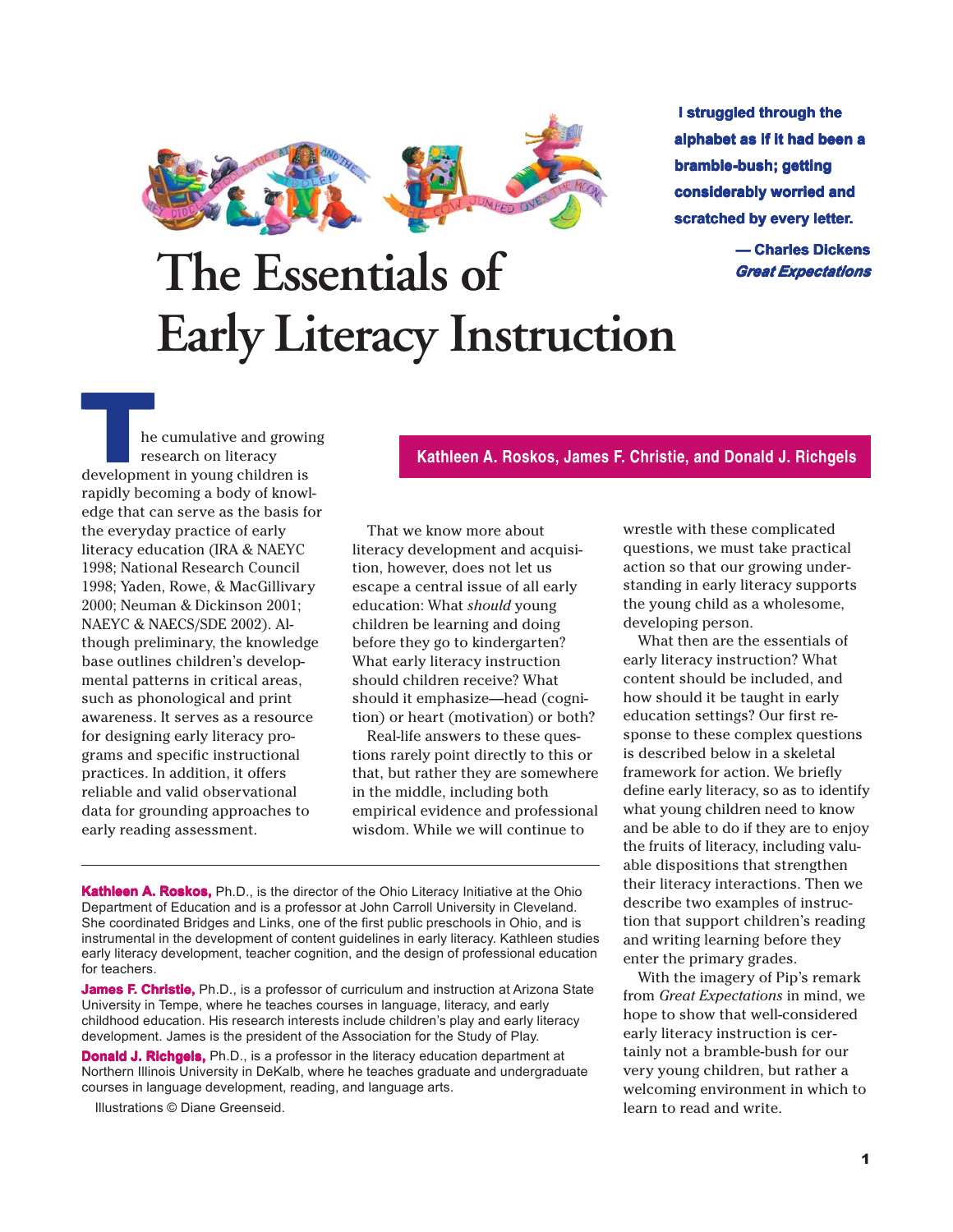### **The learning domain**

Today a variety of terms are used to refer to the preschool phase of literacy development—emerging literacy, emergent reading, emergent writing, early reading, symbolic tools, and so on. We have adopted the term *early literacy* as the most comprehensive yet concise description of the knowledge, skills, and dispositions that precede learning to read and write in the primary grades (K–3). We chose this term because, in the earliest phases of literacy development, forming reading and writing concepts and skills is a dynamic process (National Research Council 1998, 2000).

Young children's grasp of print as a tool for making meaning and as a way to communicate combines both oral and written language. Children draw and scribble and "read" their marks by attributing meaning to them through their talk and action. They listen to stories read aloud and learn how to orient their bodies and minds to the technicalities of books and print.

When adults say, "Here, help me hold the book and turn the pages," they teach children basic conventions of book handling and the left-to-right, top-to-bottom orientation of English. When they guide children's small hands and eyes to printed words on the page, they show them that this is the source of the reading and that the marks have meaning. When they explain, "This says 'goldfish'. Do you remember our goldfish? We named it Baby Flipper. We put its name on the fishbowl," they help children understand the connection between printed words, speech, and real experience.

Children's early reading and writing learning, in other words, is embedded in a larger developing system of oral communication. Early literacy is an emerging set of relationships between reading and writing.

**What early literacy instruction should children receive? What should it emphasize—head (cognition) or heart (motivation) or both?**

# **Essential Early Literacy Teaching Strategies**

Effective early literacy instruction provides preschool children with developmentally appropriate settings, materials, experiences, and social support that encourage early forms of reading and writing to flourish and develop into conventional literacy. These basics can be broken down into eight specific strategies with strong research links to early literacy skills and, in some cases, with later elementary-grade reading achievement. Note that play has a prominent role in strategies 5, 6, and 8. Linking literacy and play is one of the most effective ways to make literacy activities meaningful and enjoyable for children.

#### **1. Rich teacher talk**

Engage children in rich conversations in large group, small group, and one-to-one settings. When talking with children,

• use rare words—words that children are unlikely to encounter in everyday conversations;



• extend children's comments into more descriptive, grammatically mature statements;

• discuss cognitively challenging content—topics that are not immediately present, that involve knowledge about the world, or that encourage children to reflect on language as an object;

• listen and respond to what children have to say.

#### **2. Storybook reading**

Read aloud to your class once or twice a day, exposing children to numerous enjoyable stories, poems, and information books. Provide supportive conversations and activities before, during, and after reading.



Repeated reading of favorite books builds familiarity, increasing the likelihood that children will attempt to read those books on their own.

(cont'd on p. 3)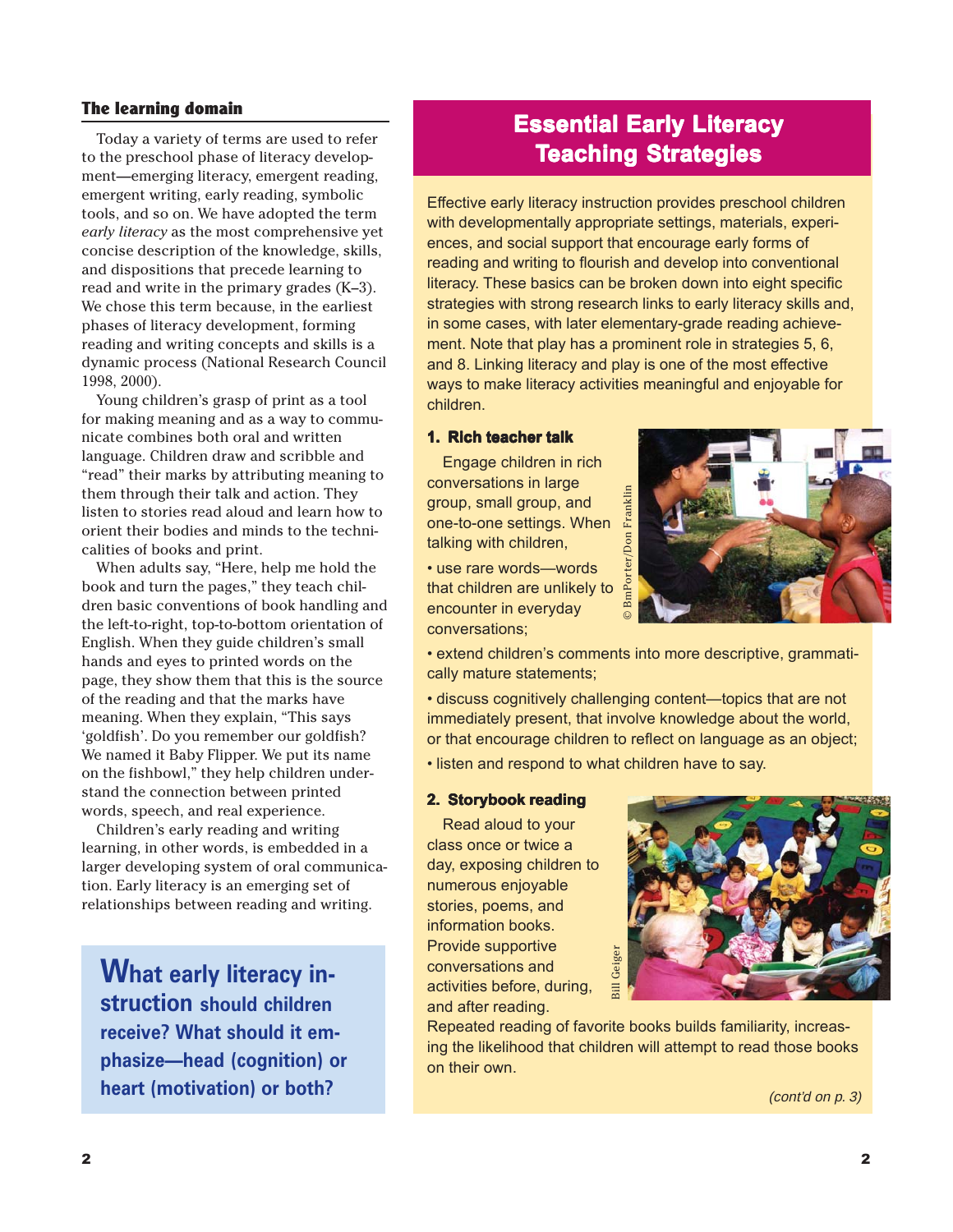# **Teaching Strategies (cont'd) eaching Strategies (cont'd)**



#### **3. Phonological awareness activities**

Provide activities that increase children's awareness of the sounds of language. These activities include playing games and listening to stories, poems, and songs that involve

- *rhyme—*identifying words that end with the same sound (e.g., Jack and Jill went up the hill);
- *alliteration—*recognizing when several words begin with the same sound (e.g., Peter Piper picked a peck of pickled peppers);
- *sound matching—*deciding which of several words begins with a specific sound (e.g., show a child pictures of a bird, a dog, and a cat and ask which one starts with the /d/ sound).

Try to make these activities fun and enjoyable.



#### **4. Alphabet activities**

Engage children with materials that promote identification of the letters of the alphabet, including

- ABC books
- magnetic letters
- alphabet blocks and puzzles
- alphabet charts

Use direct instruction to teach letter names that have personal meaning to children ("Look, Jennifer's and Joey's names both start with the same letter.

What is the letter's name? That's right, they both start with j").



### **5. Support for emergent reading**

Encourage children to attempt to read books and other types of print by providing

• a well-designed library center, stocked with lots of good books;

• repeated readings of favorite books (to familiarize children with books and encourage independent reading);

• functional print linked to class activities (e.g., daily schedules, helper charts, toy shelf labels);

• play-related print (e.g., signs, menus, employee name tags in a restaurant play center).

(cont'd on p. 4)

**Young children need writing to help them learn about reading, they need reading to help them learn about writing; and they need oral language to help them learn about both.**

These relationships are situated in a broader communication network of speaking and listening, whose components work together to help the learner negotiate the world and make sense of experience (Thelen & Smith 1995; Lewis 2000; Siegler 2000). Young children need writing to help them learn about reading, they need reading to help them learn about writing; and they need oral language to help them learn about both.

#### **Necessary content and dispositions in early literacy**

Early literacy holds much that young children might learn. Yet we cannot teach everything and must make choices about what content to teach and which dispositions to encourage. High-quality research provides our best evidence for setting priorities for what to address and how.

Recent reviews of research indicate at least three critical content categories in early literacy: oral language comprehension, phonological awareness, and print knowledge. They also identify at least one important disposition, print motivation—the frequency of requests for shared reading and engagement in print-related activities, such as pretend writing (Senechal et al. 2001; Layzer 2002; Neuman 2002; Lonigan & Whitehurst in press).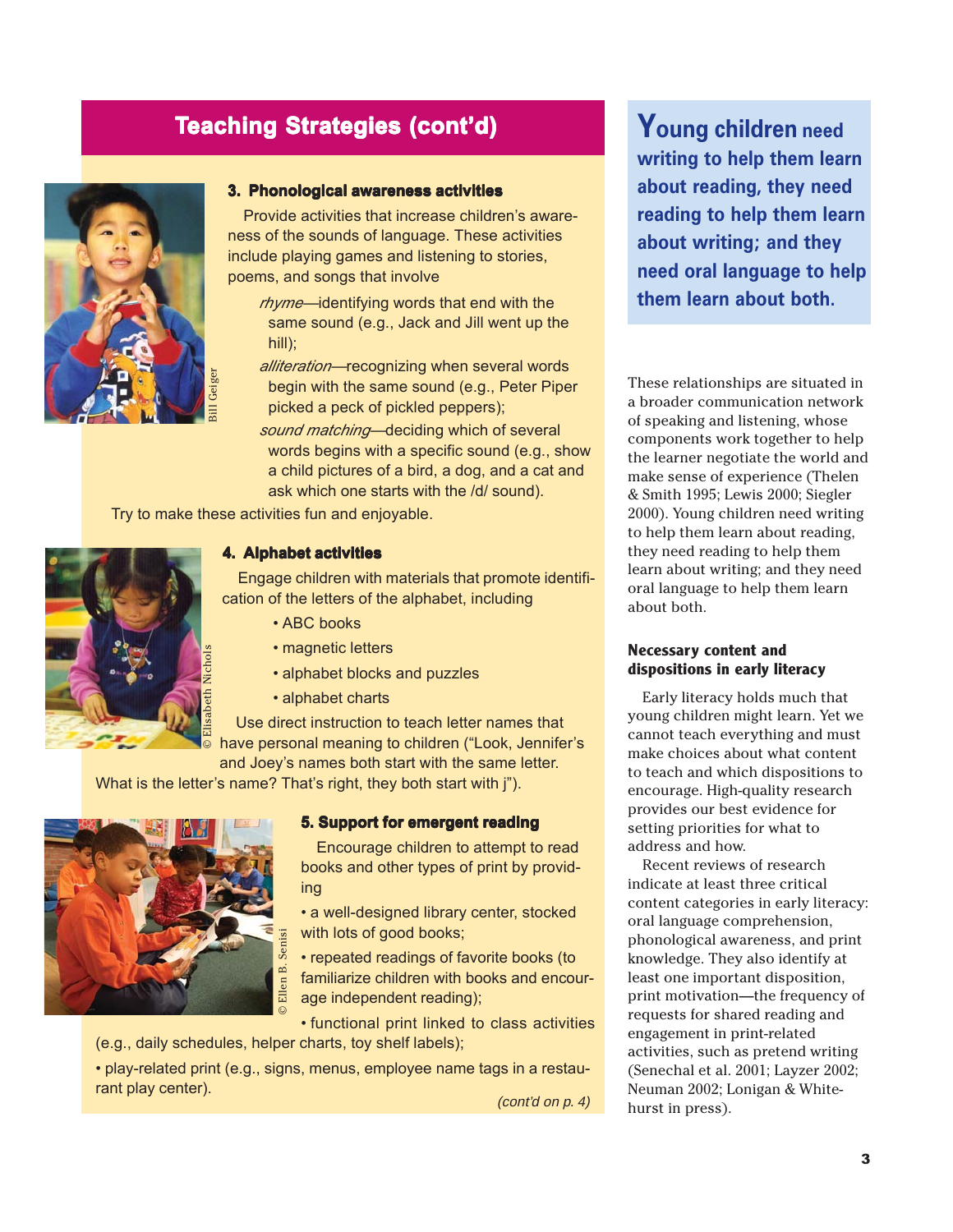# **Teaching Strategies (cont'd) eaching (cont'd)**

Children need to learn mainstay concepts and skills of written language from which more complex and elaborated understandings and motivations arise, such as grasp of the alphabetic principle, recognition of basic text structures, sense of genre, and a strong desire to know. They need to learn phonological awareness, alphabet letter knowledge, the functions of written language, a sense of meaning making from texts, vocabulary, rudimentary print knowledge (e.g., developmental spelling), and the sheer persistence to investigate print as a meaning-making tool.

## **Content of Early Literacy Instruction**

Teaching preschool children

- what reading and writing can do
- to name and write alphabet letters
- to hear rhymes and sounds in words
- to spell simple words
- to recognize and write their own names
- new words from stories, work, and play
- to listen to stories for meaning

## **Valuable Dispositions of aluable Dispositions Early Literacy Instruction**

Cultivating preschool children's

- willingness to listen to stories
- desire to be read to
- curiosity about words and letters
- exploration of print forms
- playfulness with words
- enjoyment of songs, poems, rhymes, jingles, books, and dramatic play

#### **6. Support for emergent writing**

Encourage children to use emergent forms of writing, such as scribble writing, random letter strings, and invented spelling, by providing

• a writing center stocked with pens, pencils, markers, paper, and book-making materials;

• shared writing demonstrations in which the teacher writes down text dictated by children;

• functional writing opportunities that are connected to class activities (e.g., sign-up sheets for popular centers, library book check-out slips, Do not touch! signs);

• play-related writing materials (e.g., pencils and notepads for taking orders in a restaurant play center).

#### **7. Shared book experience. 7. Shared book**

Read Big Books and other enlarged texts to children, and point to the print as it is read. While introducing and reading the text, draw children's attention to basic concepts of print such as Encourage children to use emergent forms and the model and they gain valuable background knowledge.<br>
The emergency and the station of the model with pension and the station of the model with a small the station of the stat

- the distinction between pictures and  $\frac{d}{2}$ print;
- left-to-right, top-to-bottom sequence;
- book concepts (cover, title, page).

Read favorite stories repeatedly, and encourage children to read along on the parts of the story they remember.

#### **8. Integrated, content-focused activities**.

Provide opportunities for children to investigate topics that are of interest to them. The objective is for children to use oral language,

reading, and writing to learn about the world. Once a topic has been identified, children can

• listen to the teacher read topic-related information books and look at the books on their own;

- gather data using observation, experiments, interviews, and such;
- use emergent writing to record observations and information; and
- engage in dramatic play to consolidate and express what they have learned.

As a result of such projects, children's language and literacy skills are





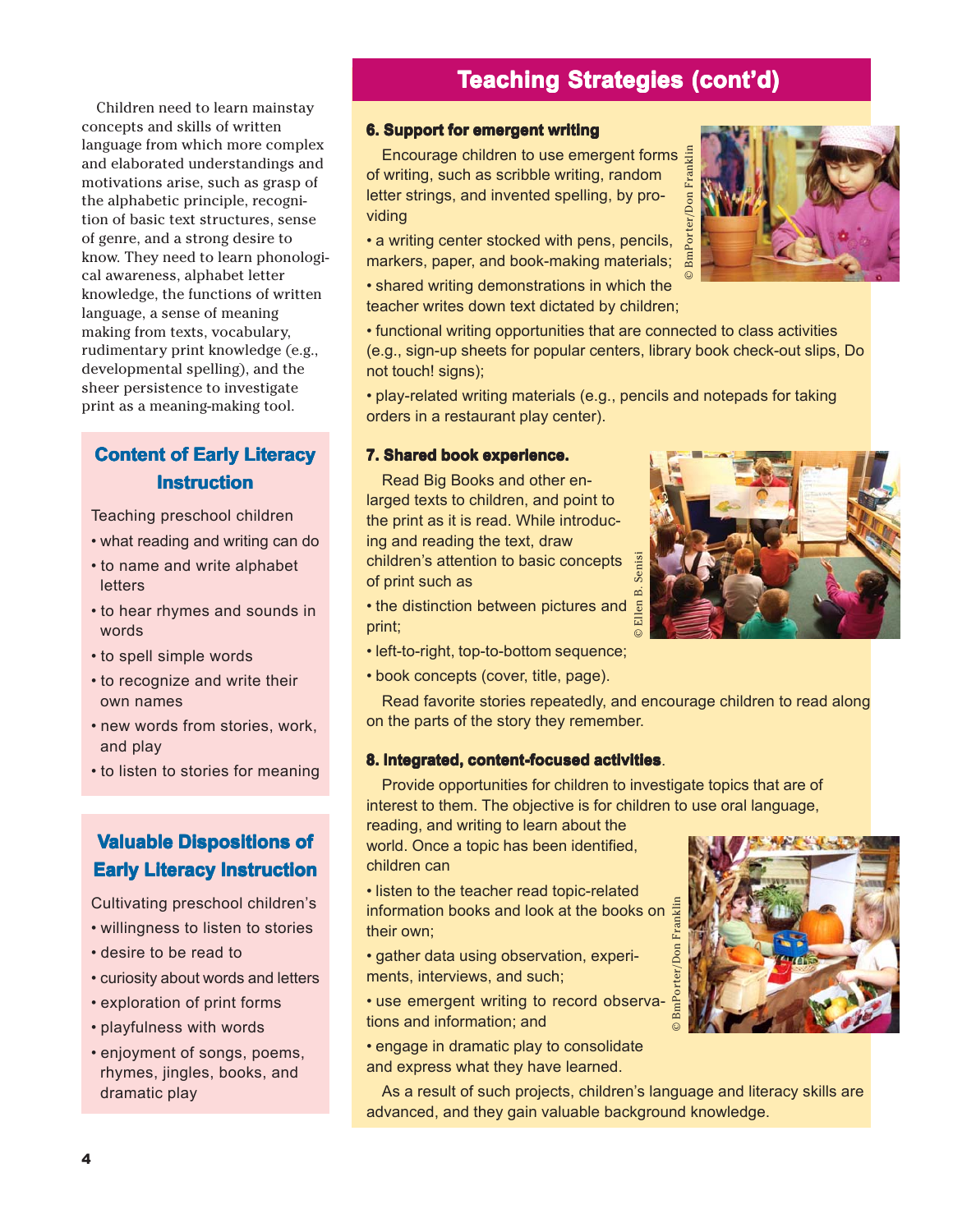#### **Written language is harder to learn than oral**

Learning an alphabetic writing system requires extra work. Both spoken and written language are symbol systems for representing and retrieving meanings. In spoken language, meaning making depends on phonemes or sounds. As children gain experience with the language of their community, they learn which words (or sequences of phonemes) stand for which concepts in that language. For example, children learn that the spoken word *table* in English or *mesa* in Spanish names a four-legged, flat-topped piece of furniture.

Writing and reading with an alphabetic system involve an extra layer of symbols, where the phonemes are represented by letters. This means that beginners must both learn the extra symbols—the letters of the alphabet—and raise their consciousness of the phonemes (because, while speaking and understanding speech, we unconsciously sequence and contrast phonemes).

Speakers, for example, understand the two very different concepts named by the words *nail* and *lane* without consciously noticing that those words are constructed from the same three phonemes  $(|n\rangle, |A\rangle,$  and  $|l\rangle)$ , but in different sequences. When children learn to read, however, they must pay attention to those three phonemes, how they are sequenced, and what letters represent them.

Invented spelling is a phonemic awareness activity that has the added advantage of being meaningful and functional (Richgels 2001). Children nonconventionally but systematically match sounds in words that they want to write with letters that they know. For example, they may use letter names and sounds in letter names (/ch/ in *H*, /A/ as the name of the letter *A*, and /r/ in *R*) when spelling *chair* as *HAR*. Invented spelling begins before children's phonemic awareness is completely developed and before they know all the names of the letters of the alphabet. With encouragement from adults, it develops through stages that culminate in conventional spelling.

The meanings of both spoken and written language serve real purposes in our daily lives (Halliday 1975). We usually do not speak without wanting to accomplish something useful. For example, we might want to influence others' behavior ("Would you turn that down, please?"), express our feelings ("I hate loud music"), or convey information ("Habitual listening to loud music is a danger to one's hearing"). Similarly, with written messages we can influence behavior (NO SMOKING), express feelings (IVNY), and inform (Boston 24 mi) while serving such added purposes as communicating across distances or preserving a message as a record or a reminder.

These added purposes require that written messages be able to stand on their own (Olson 1977). Written language is decontextualized; that is, the sender and receiver of a written communication usually do not share the same time and space. The writer is not present to clarify and extend his or her message for the reader. This means that young readers' and writers' extra work includes, in addition to dealing with phonemes and letters, dealing with decontextualization.

#### **Why do the extra work?**

Historically, societies have found the extra work of writing and reading to be worthwhile. The extra functions of written language, especially preserving messages and communicating across distances, have enabled a tremendous growth of knowledge. Individual children can experience similar benefits if

teachers help them to acquire the knowledge and skill involved in the extra work of reading and writing while always making real to them the extra purposes that written language serves. We must cultivate their dispositions (curiosity, desire, play) to actively seek, explore, and use books and print. As they learn what letters look like and how they match up with phonemes, which strings of letters represent which words, and how to represent their meanings in print and retrieve others' meanings from print, they must see also how the fruits of those labors empower them by multiplying the functionality of language.

With speech, children can influence the behavior of others, express their feelings, and convey information. A big part of motivating them to take on the extra work of reading and writing must be letting them see how the permanence and portability of writing can widen the scope of that influencing, expressing, and informing. Young children who can say "No! Don't!" experience the power of spoken words to influence what others do or don't do—but only when the speakers are present. Being able to write *No* extends the exercise of that power to situations in which they are not present, as morning kindergartners Eric, Jeff, Zack, and Ben realized when they wrote *NOStPN* (No stepping) to keep afternoon kindergartners from disturbing a large dinosaur puzzle they had assembled on the classroom floor (McGee & Richgels 2000, 233–34).

**Written language is decontextualized; that is, the sender and receiver of a written communication usually do not share the same time and space.**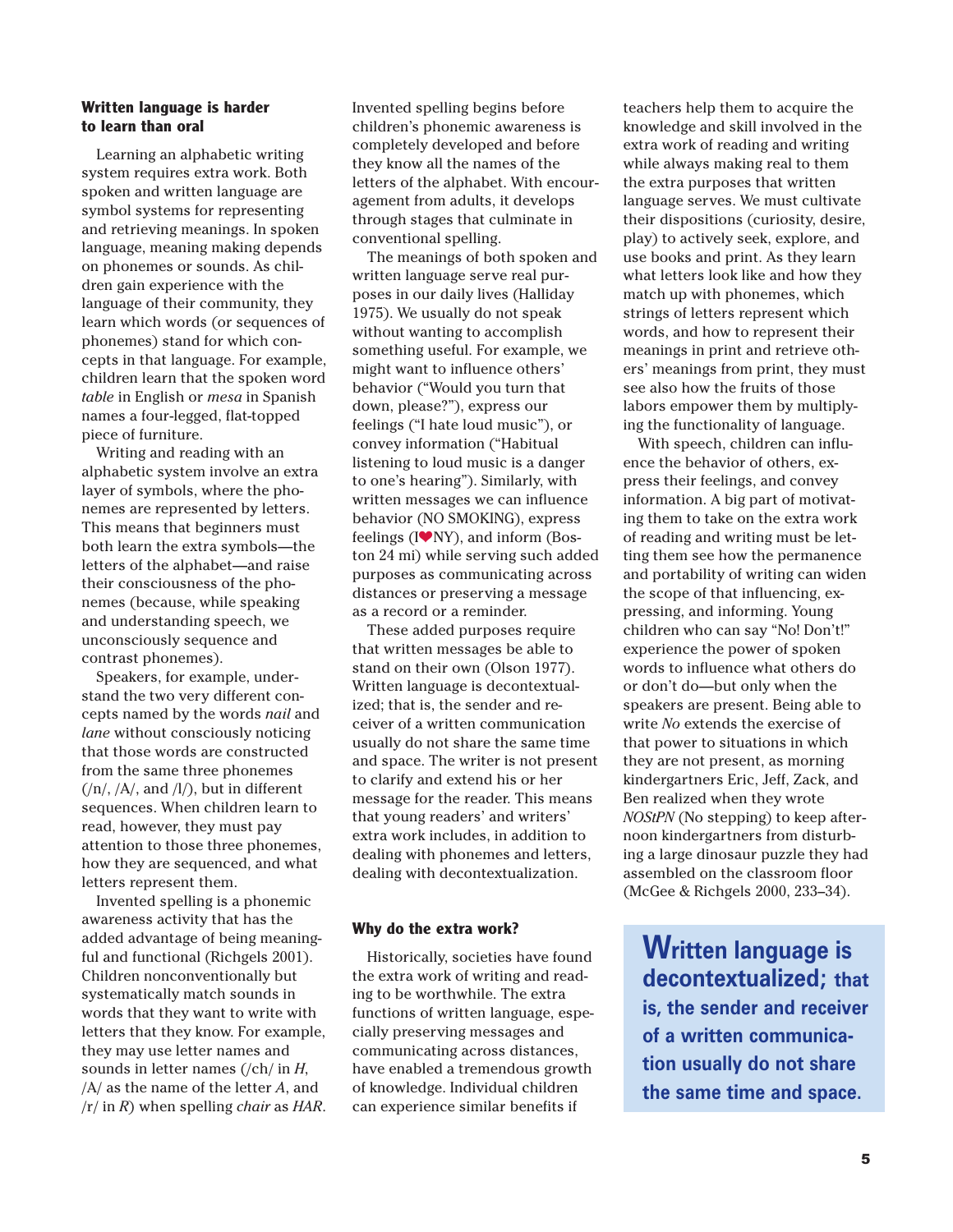## **The practice of early literacy instruction: Two examples**

Unlike the very real and immediate sounds and meanings of talk, print is silent; it is obscure; it is not of the here and now. Consequently, early literacy instruction must often be explicit and direct, which is not to say that it must be scriptlike, prescriptive, and rigid (Schickedanz 2003). Rather it should be embedded in the basic activities of early learning long embraced by early education practice and research. These include reading aloud, circle time, small group activities, adultchild conversations, and play.

Teachers can embed reading and writing instruction in familiar activities, to help children learn both the conventions of print and how print supports their immediate goals and needs. The two examples below show how what's new about early literacy instruction fits within tried-and-true early education practice.

#### **Interactive storybook reading**

Reading aloud has maximum learning potential when children have opportunities to actively participate and respond (Morrow & Gambrell 2001). This requires teachers to use three types of scaffolding or support: (a) before-reading activities that arouse children's interest and curiosity in the book about to be read;

(b) during-reading prompts and questions that keep children actively engaged with the text being read; and (c) after-reading questions and activities that give children an opportunity to discuss and respond to the books that have been read.

Instruction can be easily integrated into any of these three phases of story reading. This highly contextualized instruction should be guided by children's literacy learning needs and by the nature of the book being read:

• information books, such as Byron Barton's *Airport,* can teach children new vocabulary and concepts;

• books, songs, and poems with strong rhymes, such as Raffi's *Down by the Bay,* promote phonological awareness; and

• stories with strong narrative plots, such as *There's an Alligator under My Bed,* by Mercer Mayer, are ideal for generating predictions and acquainting children with narrative structure, both of which lay a foundation for reading comprehension.

In addition, most books can be used to teach print recognition, book concepts (e.g., cover, page), and concepts of print (e.g., print vs. pictures). Of course, instruction should be limited to several brief teaching points per reading so children can enjoy the read-aloud experience. Enjoyment and building positive dispositions should always be given high priority when reading aloud. For an example of how a teacher might do an interactive story reading session with *There's an Alligator under My Bed,* see "Shared Reading to Learn about Story Plot."

#### **Literacy in play**

 The general benefits of play for children's literacy development are well documented, showing that a literacy-enriched play environment exposes children to valuable print experiences and lets them practice narrative skills (Christie & Roskos 2003). In the following example, two preschoolers are playing in a restaurant activity center equipped with wall signs (Springville Restaurant), menus, pencils, and a notepad:

**Food server:** Can I take your order?

**Customer:** [Looks over the menu] Let's see, I'd like some cereal. And how about some orange juice. And how about the coffee with that too.

**Food server:** We don't have coffee. We're all runned out.

**Customer:** Okay, well . . . I'll just take orange juice.

**Food server:** [Writes down order, using scribble writing] Okay. I'll be right back with your order. (Roskos et al. 1995)

Here, the customer is using the literacy routine of looking at a menu and then placing an order. If the menu is familiar and contains picture cues, some emergent reading might also be taking place. The food server is using another routine—writing down customer orders—and is practicing emergent writing. In addition, the children have constructed a simple narrative story, complete with a problem (an item is not available) and a resolution (drop that item from the order).

A Vygotskian approach to developing mature dramatic play also illustrates the value of tangible play plans for helping children to self-regulate their behaviors, to remember on purpose, and to deliberately focus their attention on play activity—foundational cognitive skills of reading and writing (Bodrova & Leong 1998). We have found that preschoolers often spend more time preparing for their dramatizations than they spend acting out the stories. For example, one group of fouryear-olds spent more than 30 minutes preparing for a pizza parlor story (organizing felt pizza ingredients, arranging furniture for the pizza kitchen, making play money, and deciding on roles) and less than 10 minutes acting out the cooking, serving, and eating of the pizza meal. One would be hard pressed to find another type of activity that can keep young children focused and "on task" for this length of time.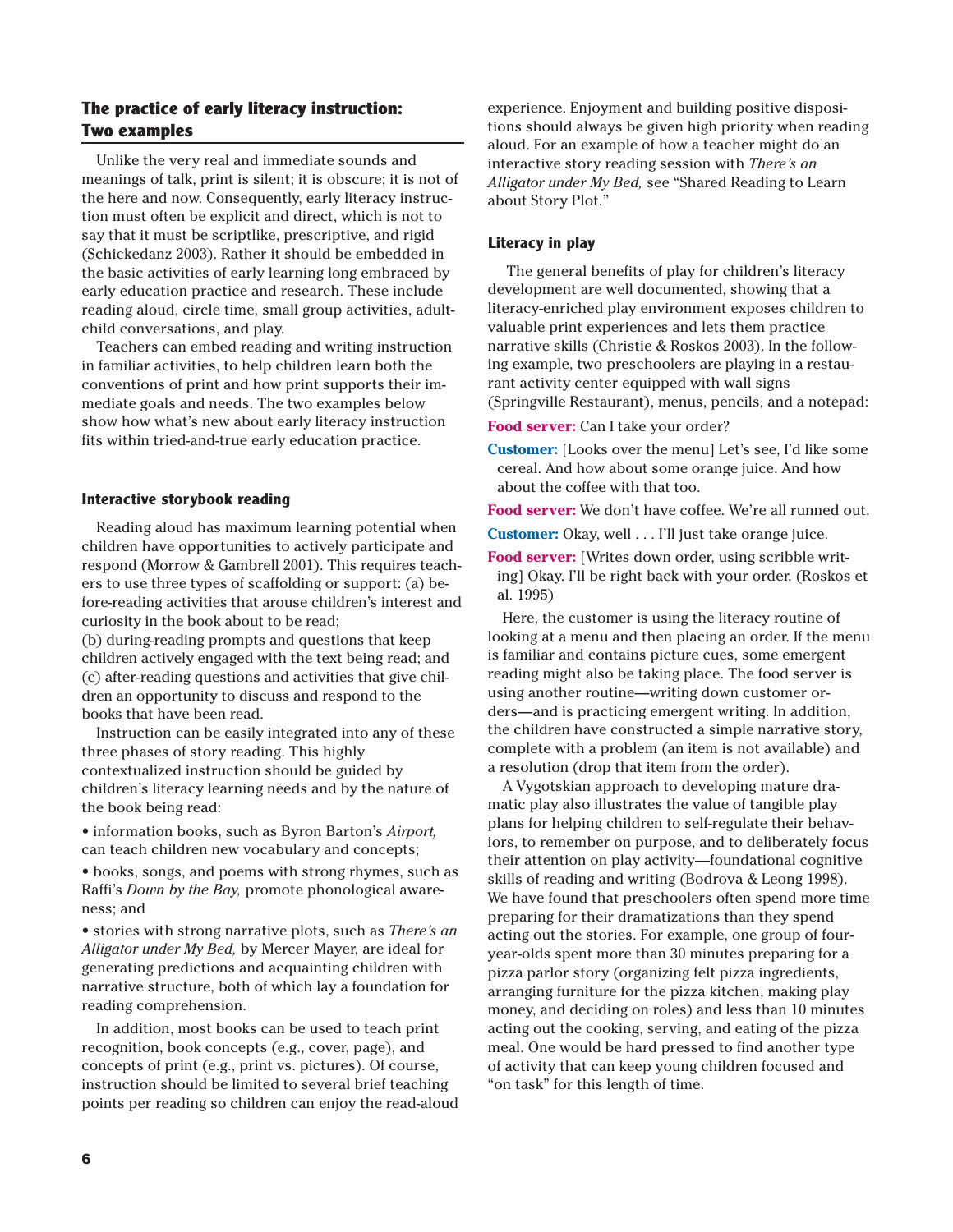# **Shared Reading to Learn about Story Plot about**

Here is how one teacher reads *There's an Alligator under My Bed,* by Mercer Mayer, to a group of four-year-olds.

**Before reading.** The teacher begins by saying, "Let's look at the picture on the cover of the book. [Shows a boy in bed with an alligator sticking out from beneath] The boy in this story has a *big* problem. Can anyone guess what that problem is?"

After the children make their guesses, the teacher points to the title and says, "The title of this book is *There's an Alligator under My Bed*. So Suzy and Joey were correct in guessing what the boy's problem is. How do you think the boy will get rid of the alligator?"

After several children share their predictions, the teacher begins reading the book aloud.

**During reading.** After reading the first section of the book, which introduces the boy's problem, the teacher pauses and asks, "Do you have any other ideas about how the boy might get rid of the alligator?"

The teacher reads the next two pages, which detail the boy's plan to leave a trail of bait to the garage, and then pauses to ask the children what the word *bait* means.

After reading the next section, in which the boy lays out a trail of food, the teacher asks, "What do you think the alligator is going to do?"

Finally, after reading the rest of the story, in which the alligator gets trapped in the garage, the teacher points to the note the boy left on the door to the garage and asks, "What do you think the boy wrote in his note?"

**After reading.** The teacher sparks a discussion of the book by asking several open-ended questions, such as "What did you like best about the story?" and "How would *you* have gotten rid of that alligator?"

Later, the teacher does a follow-up small group activity—to reinforce a sense of story plot, she helps children sequence a few pictures of the main story events.

Specific to early literacy, descriptive research shows that a literacy-in-play strategy is effective in increasing the range and amount of literacy behaviors during play, thus allowing children to practice their emerging skills and show what they have learned (Neuman & Roskos 1992). Evidence is also accumulating that this strategy helps children learn important literacy concepts and skills, such as knowledge about the functions of writing (Vukelich 1993), the ability to recognize play-related print (Neuman & Roskos 1993), and comprehension strategies such as self-checking and self-correction (Neuman & Roskos 1997). Like storybook reading, the literacy learning potential of play can be increased when it includes before, during, and after types of scaffolding as illustrated in "Guided Play to Explore New Words and Their Sounds."

## **Closing**

We are gaining empirical ground in understanding early literacy learning well enough to identify essential content that belongs in an early childhood curriculum. Increasingly, the field can articulate key concepts and skills that are significant and foundational, necessary for literacy development and growth, research-based, and motivational to arouse and engage children's minds. The need to broadly distribute this knowledge is great—but the need to act on it consistently and carefully in instructional practice is even greater, especially if we are to steer children clear of the bramblebushes and on to be successful readers and writers.

### **References**

- Bodrova, E., & D. Leong. 1998. Development of dramatic play in young children and its effects on self-regulation: The Vygotskian approach. *Journal of Early Childhood Teacher Education* 19 (2): 115–24.
- Christie, J., & K. Roskos. 2003. Literacy in play. In *Literacy in America: An encyclopedia of history, theory and practice,* ed. B. Guzzetti, 318–23. Denver, CO: ABC-CLIO.
- Halliday, M.A.K. 1975. *Learning how to mean.* New York: Elsevier.
- IRA & NAEYC. 1998. Joint Position Statement. Learning to read and write: Developmentally appropriate practices for young children. *Young Children* 53 (4): 30–46. Online (overview): www.naeyc.org/resources/ position\_statements/psread0.htm
- Layzer, C. 2002. Adding ABCs to apple juice, blocks and circle time. Paper presented at the conference, Assessing Instructional Practices in Early Literacy and Numeracy, September, in Cambridge, Massachusetts.
- Lewis, M. 2000. The promise of dynamic systems approaches for an integrated account of human development. *Child Development* 71: 36– 43.
- Lonigan, C., & G. Whitehurst. In press. Getting ready to read: Emergent literacy and family literacy. In "Family literacy programs: Current status and future directions," ed. B. Wasik. New York: Guilford.
- McGee, L.M., & D.J. Richgels. 2000. *Literacy's beginnings: Supporting young readers and writers.* 3d ed. Needham, MA: Allyn & Bacon.
- Morrow, L., & L. Gambrell. 2001. Literature-based instruction in the early years. In *Handbook of early literacy research,* eds. S. Neuman & D. Dickinson, 348–60*.* New York: Guilford.